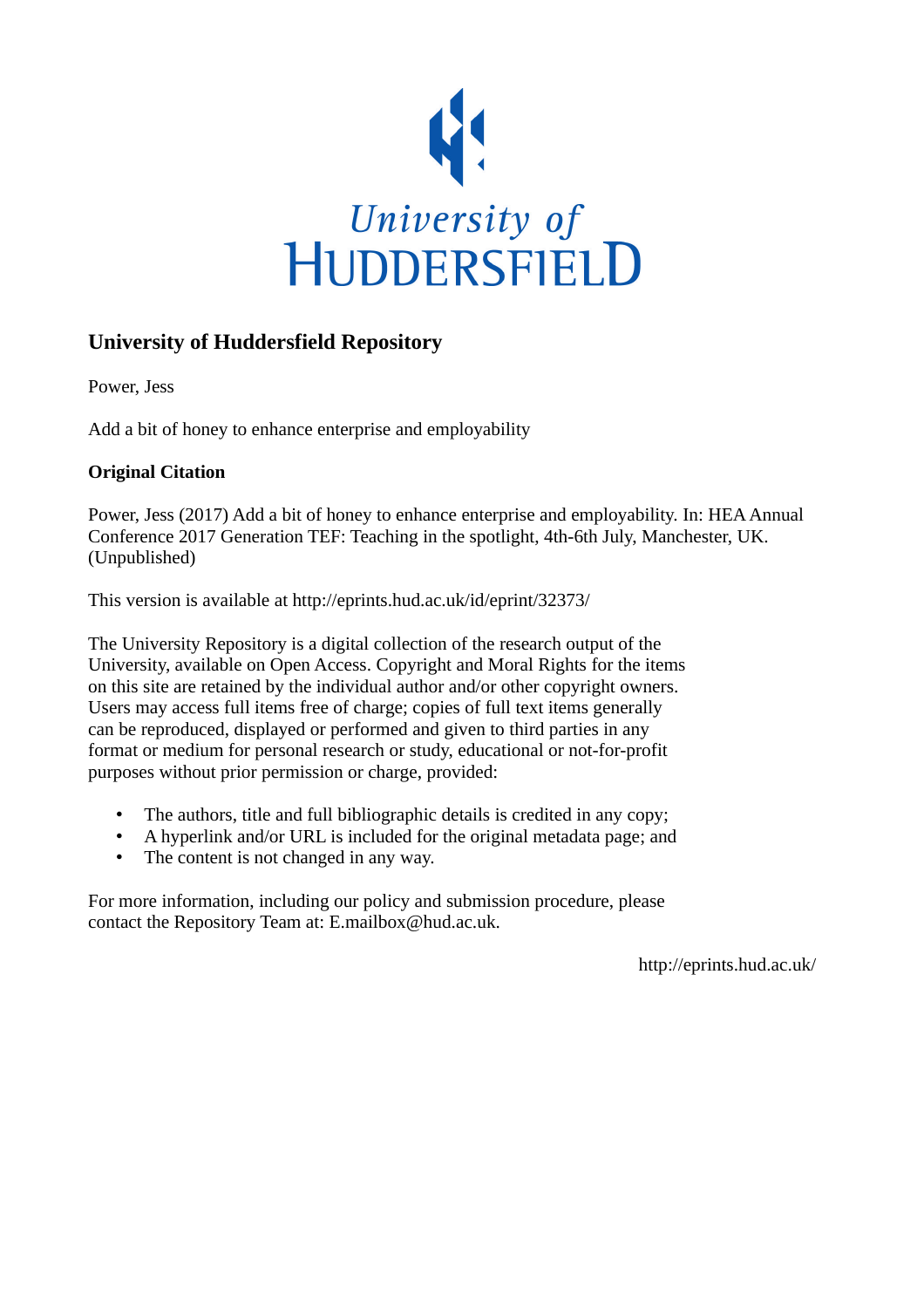# **HEA Annual Conference 2017: Generation TEF: Teaching in the spotlight**



**4-6 July 2017**

#### **Title of session**

# **Add a bit of honey to enhance enterprise and employability**

## **Abstract**

A case-study is presented which uses an innovative platform to promote the development of entrepreneurial activity between engineering, design and business students. The platform is situated outside the curriculum and provides the opportunity for students with no formal engagement to form interdisciplinary teams to co-construct knowledge (knowledge building), share ideas (knowledge exchange) and build networks (knowledge communities). "Honeypot" brings together students, who value innovative-thinking and ideas generation as part of their UG experience. The presentation highlights the success and challenges of designing and implementing this platform for innovation and its subsequent impact on learning.

#### **Outline**

The presentation will take the form of a Pecha Kucha (images only) to showcase the honeypot project. 20 slides will be presented in 20 mins to highlight the success and challenges of designing and implementing this platform for innovation and its subsequent impact on learning, the development of employability skills and the student experience. After the presentation the ideas presented will be open for debate and discussion with the audience.

The networking-platform is formed on the principles: increase capacity, research engagement, entrepreneurship, knowledge, understanding, employability and impact on learning (JISC, 2009). The platform is situated outside the curriculum and provides the opportunity for undergraduate programmes with no formal engagement to form interdisciplinary teams to coconstruct knowledge (knowledge building), share ideas (knowledge exchange) and build networks (knowledge communities). "Honeypot" brings together students, who value innovative-thinking and ideas generation as part of their UG experience. It builds on the notion of a 'trap' in which all forms of ideas can be brought together, dismissed or debated in both a physical and on-line environment.